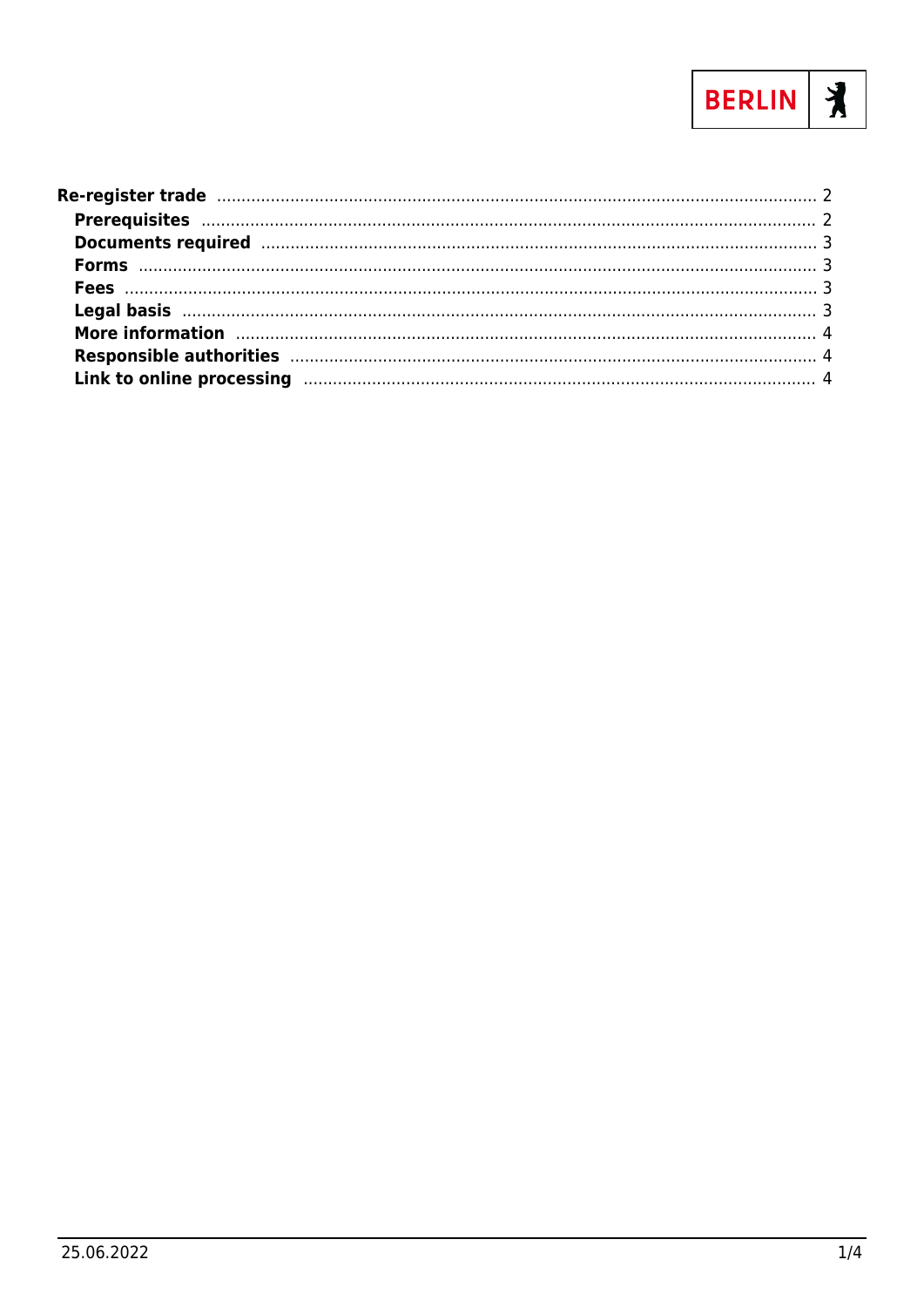# <span id="page-1-0"></span>Re-register trade

A business re-registration is always necessary if you move an already registered independent business with a fixed place of business (in the so-called "standing business") within Berlin or if you change your business activities. This is the case if:

#### **Relocation of business within Berlin**.

If you move the headquarters of your business or a branch or dependent branch of your business to a new location within the municipality. The business reregistration must then be submitted to the Ordnungsamt (public order office) in whose district your new business location is located.

#### **Change in commercial activity**.

If you change the goods or services of your trade. Example: The activity as a travel agency is discontinued and the business is continued as a newspaper business.

#### **Expansion of commercial activities**.

If you additionally offer goods or services that are not customary in your previously registered trade. Example: The activity as a travel agency is to be continued and is expanded to include the sale of magazines.

You can also voluntarily report other changes with the business re-registration. For example, if your surname has changed due to marriage or if you no longer practice individual registered activities in your trade and would like to delete them from the trade register.

#### **Notes:**

- If you move the head office of your business or a branch office or dependent branch of your business to a new location outside the municipality **(business relocation outside Berlin)**, the business must be deregistered in Berlin and re-registered in the other federal state (at the new location) (see " More information).
- When taking over an existing business, joining as a new managing partner or converting a business into another legal form, a business registration is required (see " More information).

The competent authority also forwards the trade re-registration to other offices such as the tax office, the chamber of crafts or the chamber of industry and commerce, the registration court and the employers' liability insurance association. The purpose of reregistering a trade is to enable the competent authority to monitor the exercise of the trade and to conduct statistical surveys.

# <span id="page-1-1"></span>**Prerequisites**

**You want to relocate your already registered business within Berlin or change the commercial activity.**

Traders are natural persons or legal entities (joint-stock company, limited liability company, registered cooperative or registered association,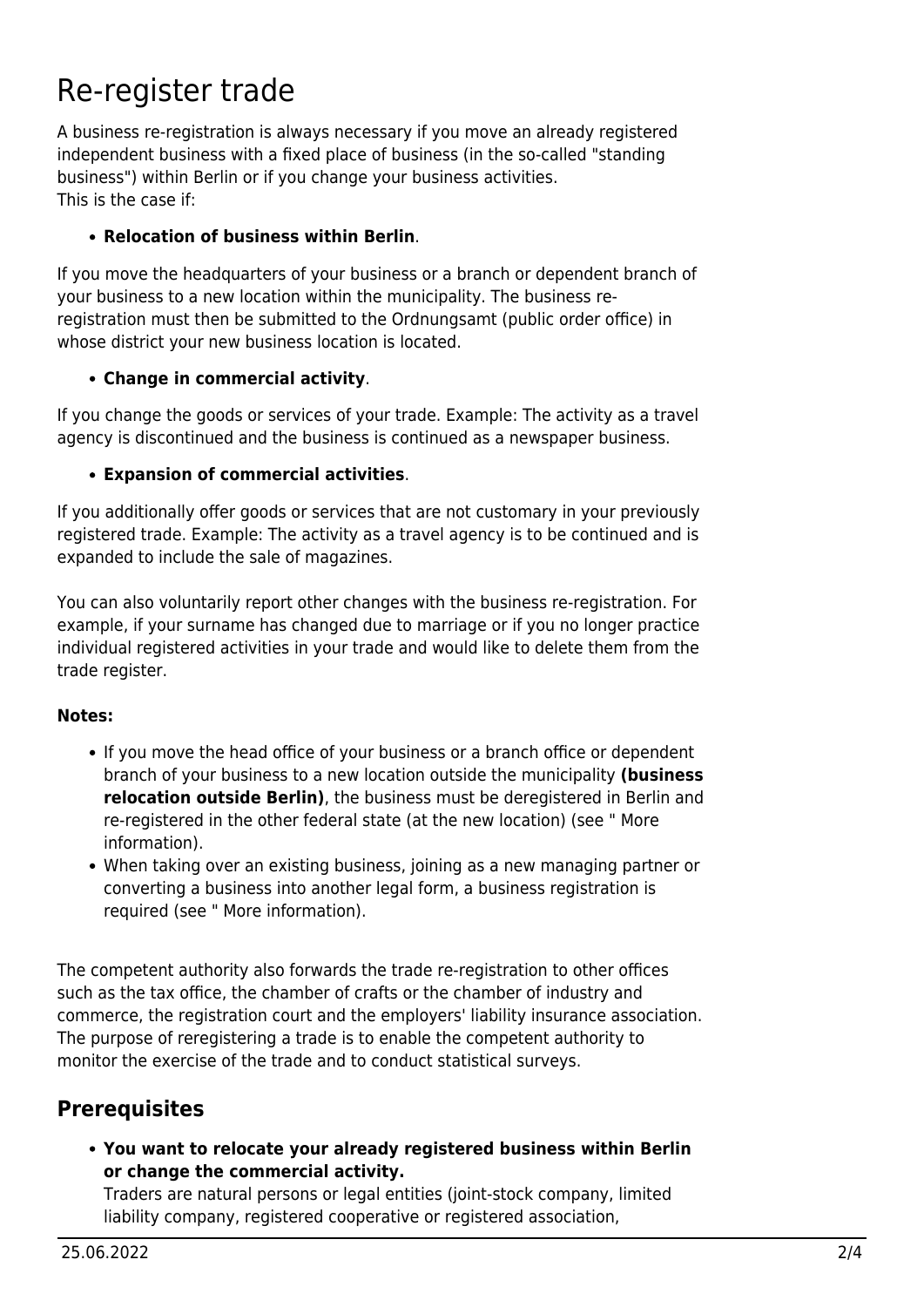partnership limited by shares).

- The following persons or their authorised representatives must re-register: o sole traders: the sole trader,
	- $\circ$  partnerships (e.g. OHG, GbR): the managing partners,
	- KG: each personally liable partner, the limited partners of a KG only if they have power of management.
	- $\circ$  Corporations (e.g. GmbH, AG): the legal representatives (managing directors, board of directors).
- **The business re-registration must be submitted at the same time** The business re-registration must be submitted at the same time as the relocation to another district (within Berlin), or if the commercial activity of your business changes.

#### <span id="page-2-0"></span>**Documents required**

**Trade re-registration**

Online possible; or you can use the form for business re-registration.

**Identity document**

Identity card or other official identification document with photo (not required for electronic application). Residence permit if the applicant is not a national of an EU country.

- **Up-to-date excerpt from the Trade Register** Registered companies please submit a current excerpt from the commercial register as proof of the power of representation.
- **Supplement for authorised representatives** For business re-registrations of legal entities with several authorised representatives

## <span id="page-2-1"></span>**Forms**

- **Trade re-registration** ([https://www.berlin.de/formularverzeichnis/?formular=/ordnungsamt/stehend](https://www.berlin.de/formularverzeichnis/?formular=/ordnungsamt/stehendes-gewerbe/_assets/mdb-f122640-gewa2_neutral.pdf) [es-gewerbe/\\_assets/mdb-f122640-gewa2\\_neutral.pdf\)](https://www.berlin.de/formularverzeichnis/?formular=/ordnungsamt/stehendes-gewerbe/_assets/mdb-f122640-gewa2_neutral.pdf)
- **Supplementary sheet for re-registering representatives** ([https://www.berlin.de/formularverzeichnis/?formular=/ordnungsamt/stehend](https://www.berlin.de/formularverzeichnis/?formular=/ordnungsamt/stehendes-gewerbe/_assets/mdb-f122637-beiblatt_gesetzliche_vertreter.pdf) es-gewerbe/ assets/mdb-f122637-beiblatt gesetzliche vertreter.pdf)

## <span id="page-2-2"></span>**Fees**

- EUR 20.00 per trade registration
- EUR 15.00 trade registration in the electronic procedure (online processing)

# <span id="page-2-3"></span>**Legal basis**

- **Trade Regulation (Gewerbeordnung or GewO) § 14 Abs. 1** ([https://www.gesetze-im-internet.de/gewo/\\_\\_14.html](https://www.gesetze-im-internet.de/gewo/__14.html))
- **Trade Registration Ordinance (Gewerbeanzeigeverordnung or GewAnzV)**

([https://www.gesetze-im-internet.de/gewanzv\\_2014/](https://www.gesetze-im-internet.de/gewanzv_2014/))

**Schedule of Administrative Fees (Verwaltungsgebührenordnung**